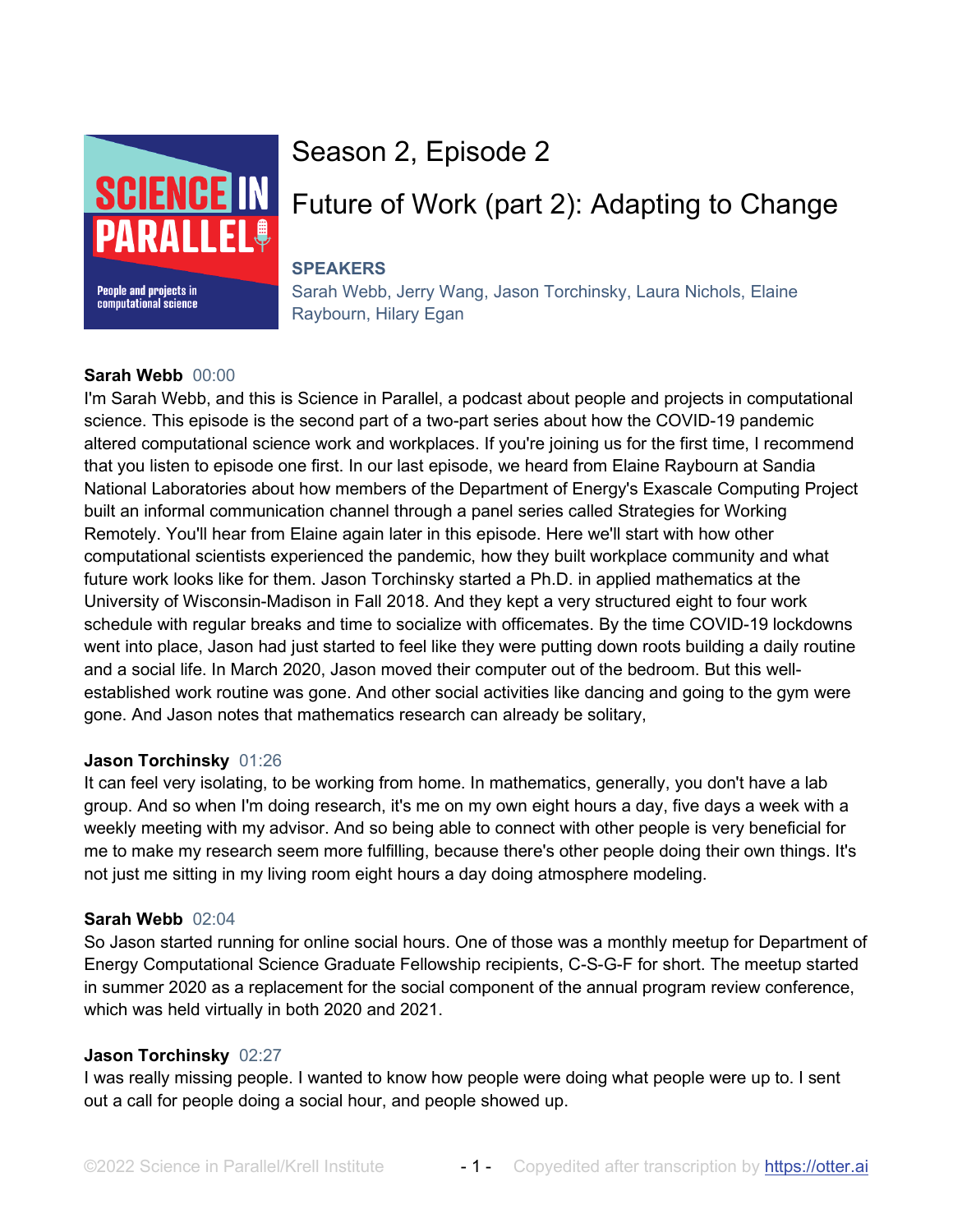## **Sarah Webb** 02:38

What started as a meeting for Jason's 2019 class of CSGF fellows soon expanded to a larger group of fellows and alumni. A typical meet up might be anywhere from three up to a dozen computational scientists.

## **Jason Torchinsky** 02:53

One of the main topics whenever there's a new fellow that joins a social hour for the first time is really what does it mean to be in the fellowship? What does it mean to be a graduate student with this fellowship? The question of am I good enough? Do I belong here and making the experience of being a graduate student more real and less lonely?

## **Sarah Webb** 03:17

And even now that more meetings and collaborations are possible, including in person conferences, Jason plans to continue the CSGF monthly meetup online.

# **Jason Torchinsky** 03:28

I think it fosters that sense of community and connection. beyond just having a Slack channel, beyond just having an annual event where you see most of the fellows. It makes the connection seem more real and feel more real.

## **Sarah Webb** 03:53

Like so many others, Jerry Wang, who is an assistant professor at Carnegie Mellon University, relied on video conferencing tools like Zoom and collaborative environments like Slack for accomplishing day to day work with students and colleagues. But larger communication challenges loomed. For example, in spring 2020, just as COVID-19 lockdowns went into place across the United States, recruiting season for new graduate students was in full swing.

## **Jerry Wang** 04:21

I will say that where the pandemic kind of took on a seriousness for me in terms of my research, and my working with students was the first batch of Ph.D. students that I recruited and started to work with in an entirely remote context. Because that basically was also starting up in spring of 2020, recruiting season for Ph.D. students. It's very, very heavy in March and April, and this first cohort that was recruited entirely remotely, that's really kind of wild, because you're asking somebody to make a long commitment in their life to work on a project that you're very excited about that you hope that they're also very excited about to make all of these decisions, essentially sight unseen. It's a huge decision.

## **Sarah Webb** 05:04

So that meant a fully Zoom-based recruiting weekend in 2020. And virtual recruiting remains a significant part of that work, even two years later,

# **Jerry Wang** 05:15

But spring 2020, that's all that we had. I was phenomenally lucky that some of the best students in that application cycle had previous experience at Carnegie Mellon in some way, shape or form. And in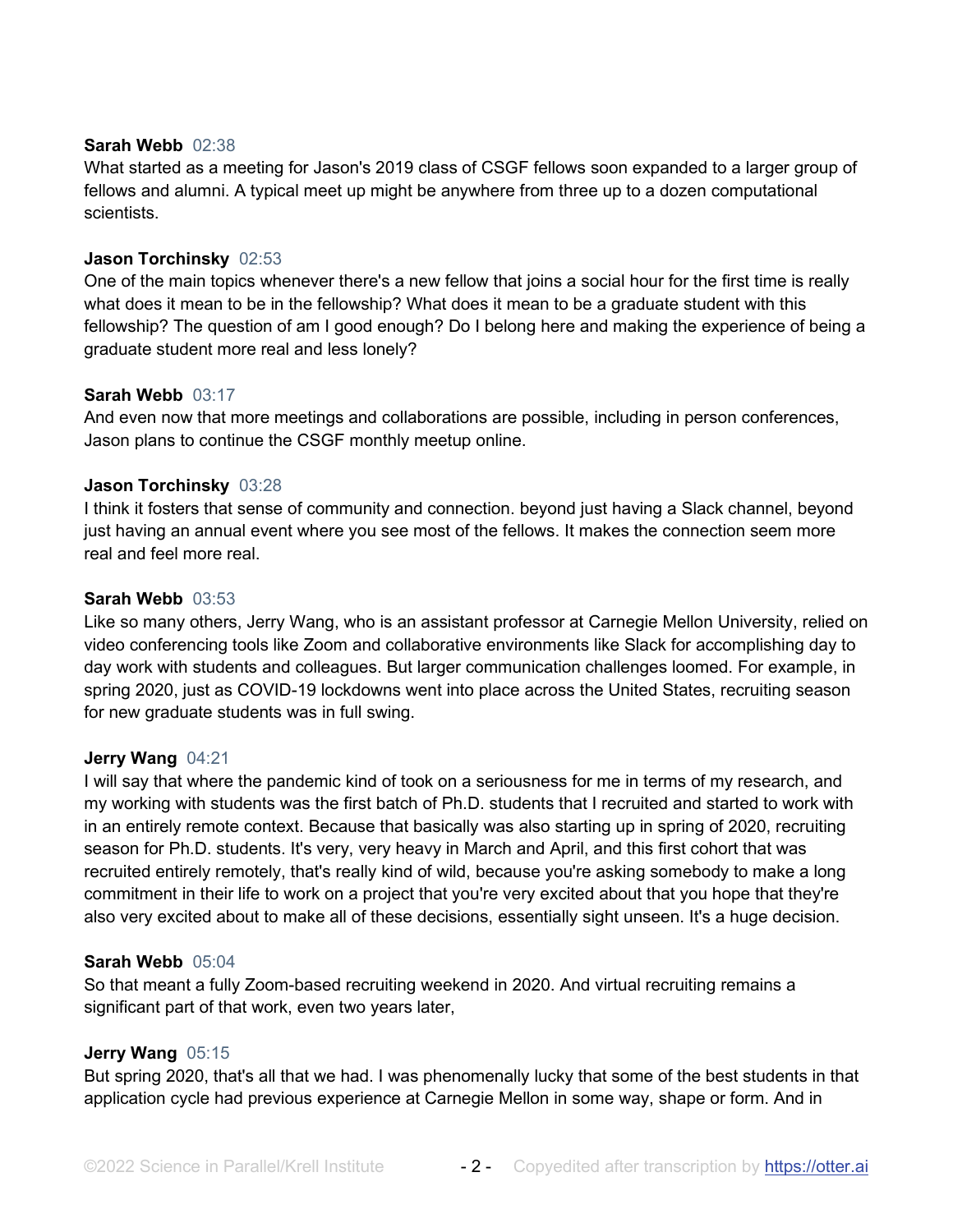every case with somebody I'd actually gotten to meet and talk with a little bit before the pandemic set in. And that was very, very helpful. I certainly did a lot of talking with people over Zoom in those early weeks as well. But it is just tough. It's a lot tougher that way. But I sympathize to the moon and back with those students who had to make significant career decisions at a time when they really didn't have all the information available to them that one might want to make a five-year decision.

## **Sarah Webb** 05:57

As the pandemic went on, Jerry and his colleagues use Gather Town to reproduce some of the more organic cocktail-party style interactions that can occur at department socials or poster sessions.

#### **Jerry Wang** 06:08

Gather Town is this online environment where you get launched into a virtual space with an avatar, and your avatar walks around a digital map. And when your avatar approaches other users' avatars, you're launched into a video call that's private just to those people whose avatars are within physical proximity of each other on the digital map. And so it's kind of nice, because it recreates the experience of being, say, at a cocktail party. And you actually get to choose the five people you're talking with. My first kind of heavy-duty exposure to Gather Town was in coordinating the poster session for our department's summer research program, which was carried out entirely remotely in the summer of 2020. Having some way for about 30 odd students to have posters and talk with 100 to 150. Attendees over the course of a poster session share the work that they've been doing over the summer, that was our first kind of heavy-duty usage of gather time, and it was a real hit.

#### **Sarah Webb** 07:10

And teaching classes brought new adventures.

## **Jerry Wang** 07:14

In fall 2020, I was teaching an in person plus remote class. And that was really quite a surreal experience, too, because we were in a room with 96 seats, tons of room to socially distance. Every other seat was blocked off. And we had a pretty, you know, vibrant, and reasonably-sized class. But of course, a lot of students were understandably concerned about coming in and attending class in person. So we had anywhere from high watermark of five students all the way down to zero students in the physical classroom. And that's really quite an experience teaching a class is zero in person and 25 on zoom in a classroom that seats 96.

#### **Sarah Webb** 08:00

So you're just standing in the lecture hall to rows of empty seats.

#### **Jerry Wang** 08:06

Yeah, yeah. It's really quite remarkable. I mean, these are the kinds of surreal experiences that are burned into one's consciousness for forever. I certainly think that it's made me a better teacher, because at any point in the future, even if we are in person, and zero people decide to show up for a lecture, I know exactly what it's like to lecture to zero people and make crystal clear eye contact with the camera in front of you. And don't mind that the empty gallery behind you.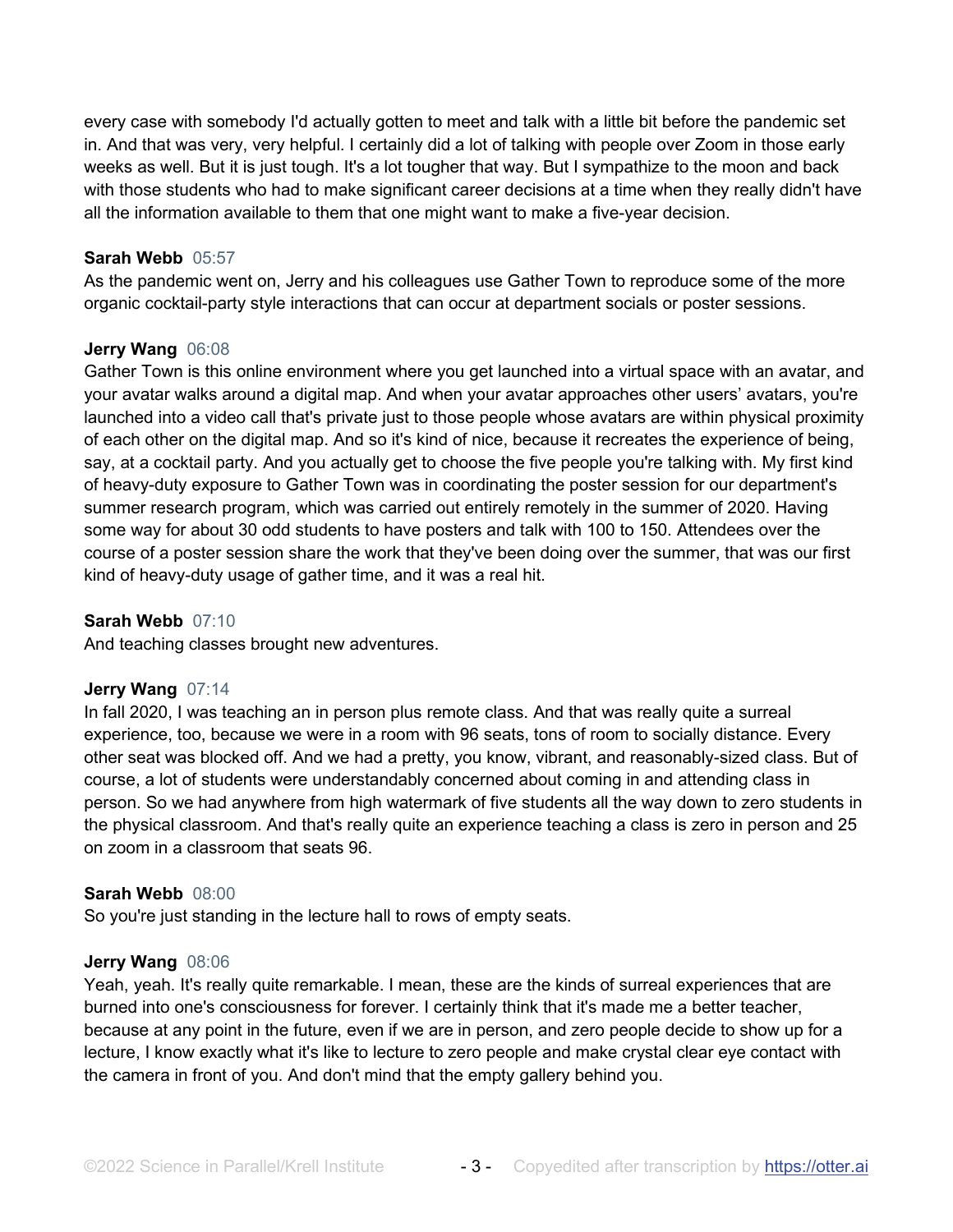#### **Sarah Webb** 08:39

Wow, how has that changed over time? I would hope that the room isn't empty now versus a year and a half ago.

# **Jerry Wang** 08:48

No, the room is certainly that empty now. And I think I'm certainly very happy for that. And the students are as well. But you really learn a lot about how to try to both put on a show and also keep the rigor and the level of conversation at a high level, even when it's hard to feed off an audience because you don't necessarily feel that audience there in the room hanging on every line of every derivation and expressing the same kinds of surprise and shock and, and frustration with integration by parts that you always get when you're with an audience in person. I also learned a lot about myself, you know, kind of intellectually, psychologically, physiologically. My very first lecture in fall 2020, my first lecture in a mask, I opted for this clear face mask. It's basically a plastic shield with a little bit of a chin guard made out of foam to keep it off of your face. And I thought that this was a nice choice. The students agreed in a poll that we conducted, so it felt like the right choice to make. Little did I know this plastic material was apparently one of the most hydrophilic substances on the planet. And that's not how we tend to think of plastics or a lot of polymers. But this one, in particular, was unbelievably hydrophilic. So enormous amounts of my verbal enthusiasm was condensing on this and then eventually running down. Probably by the 20-minute mark was the first moment I noticed that there was a, an aqueous situation happening on my chin. By the 30-minute mark, it hit the top of my collared shirt. My class is an hour, 50-- an hour and 50 minutes, twice a week. So by the 45-minute mark, I had stuff down to the bottom of my shirt. And by the time class was done, I had my own verbal enthusiasm, dripping into my sock. And I learned a lot about myself in the process, and my own response under stress.

## **Sarah Webb** 10:59

I guess you made some adjustments after.

## **Jerry Wang** 11:02

Yeah, there were some definite investments, I brought my lecture towel to class. And it's part of understanding that this is now how classes need to be, and the need to be toweling off breaks that happen. There's no shame whatsoever. When the folks that professional basketball players, professional athletes towel off in between sets of a tennis match or during timeouts, and I had to have my own timeouts to towel off to make sure that this didn't happen.

## **Sarah Webb** 11:28

Hilary Egan has started working at the National Renewable Energy Laboratory in June 2020, has tried to set up smaller Zoom conversations to begin to build new teams and collaborations. But she's definitely looking forward to the chance to work with colleagues face-to-face, at least part of the time.

## **Hilary Egan** 11:47

Altogether, it's really underscored the importance to me of the non-science portion of building collaborations of getting to know people in sort of an organic fashion. I think it's really hard in Zoom meetings to ask someone about their day or comment on the weather -- like things that you would just have as a casual discussion while waiting for something else to happen. And those little moments are, I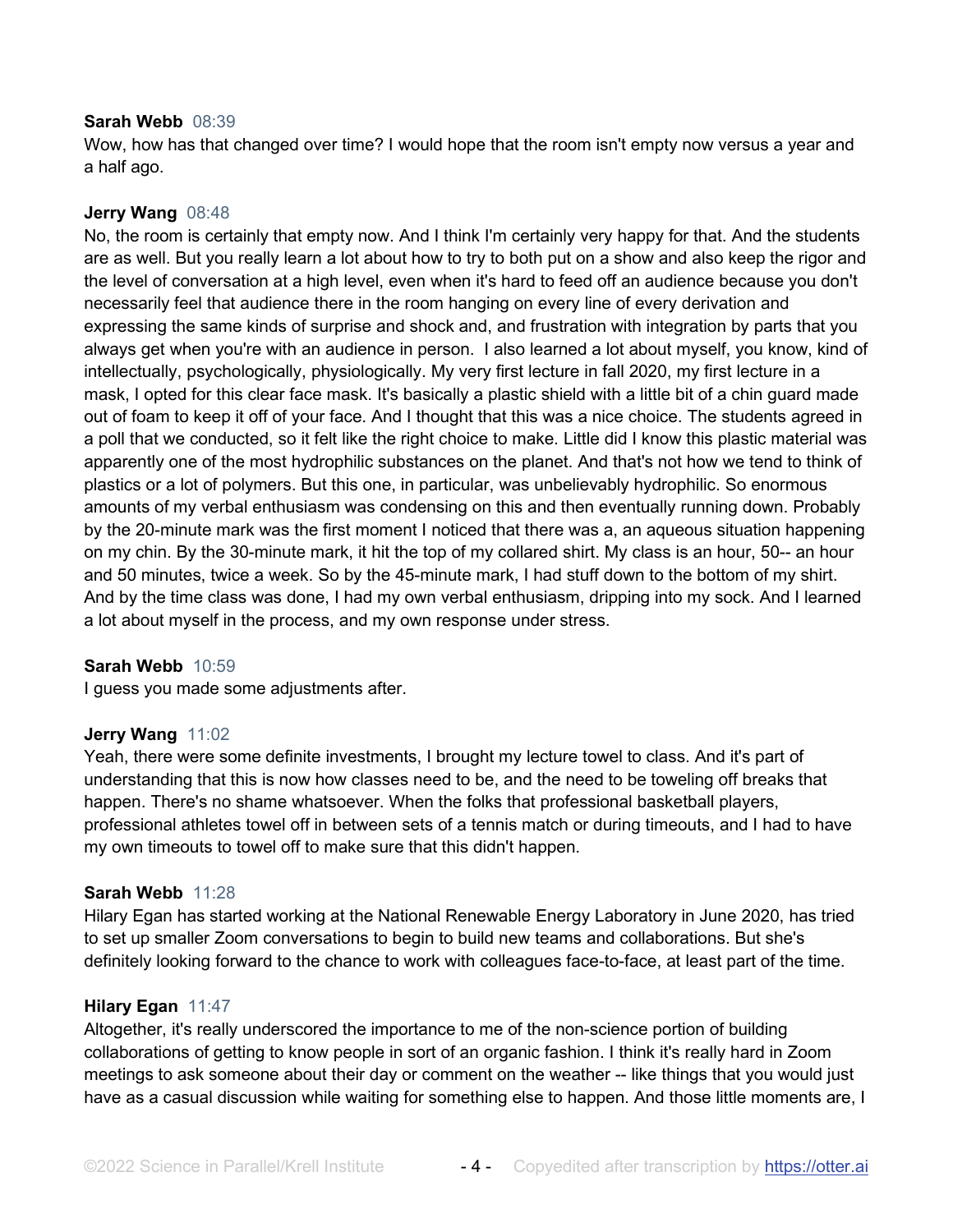think, a lot of what I miss and how you really start to understand someone's personality and beyond just "Okay, they wrote three papers last year. I would like to be on two of them next year." I think those little moments and organic building of collaborations. And I'm a pretty friendly person but really struggled to get to know people via Zoom.

## **Sarah Webb** 12:38

Online meetings haven't been universally negative, and increasing comfort with them can also overcome some barriers. Jerry Wang likes the spontaneity of setting up a Zoom meeting versus the logistics of trying to get everyone in the same place at the same time.

## **Jerry Wang** 12:52

If we've got fun ideas that are kind of cool and neat, we can get to them right away that sense of agility. That's another thing that I really want to take into the future. And I do think that I've started up a lot of collaborations and really gotten to meet a lot of people who I probably would have been a lot more reluctant to do so if it was still business as usual before the pandemic. Because even the whole idea of setting up a whole bunch of web conference meetings in short order, there used to be a much larger emotional and logistical inertia to that which is totally evaporated now.

## **Sarah Webb** 13:27

Virtual work—and the broader acceptance of it— has been a tremendous opportunity in some situations, providing new research options for people with geographic, family and other restrictions. In early 2020, Laura Nichols was commuting an hour each way, five days a week from her home to Vanderbilt University for graduate courses and to meet with her colleagues. When COVID-19 shut down the campus, classes and group meetings pivoted to Zoom, and suddenly she no longer had long daily drives.

## **Laura Nichols** 13:58

I loved it, honestly. I mean, I had been trying to advocate for more remote work prior to COVID happening. So I was excited for the opportunity to get to work from home more. It's great not having to drive down to Nashville with all that traffic, for sure. It was kind of different adjusting to not seeing everybody in person. But our group did really good at setting up regular Zoom meetings. So we still got to talk to everybody regularly, even though we're all kind of in our own little bubbles. And I was actually pregnant at the time. So very glad not to have to walk around more and get out, especially with the pandemic going on.

## **Sarah Webb** 14:43

And the sudden flexibility helped her manage family leave and the transition to new motherhood.

## **Laura Nichols** 14:49

But as far as work, it actually worked out really well because if I was having to come down to the office, I wouldn't have been able to have so much leave after. I actually was on bedrest for two months before I had my daughter because I was having contractions early. And then I stayed home with her for three months after that. And that whole time, because everything is remote, I'm able to work on my computer during her naps or after she goes to bed. Everything was super flexible. So it really meant that I was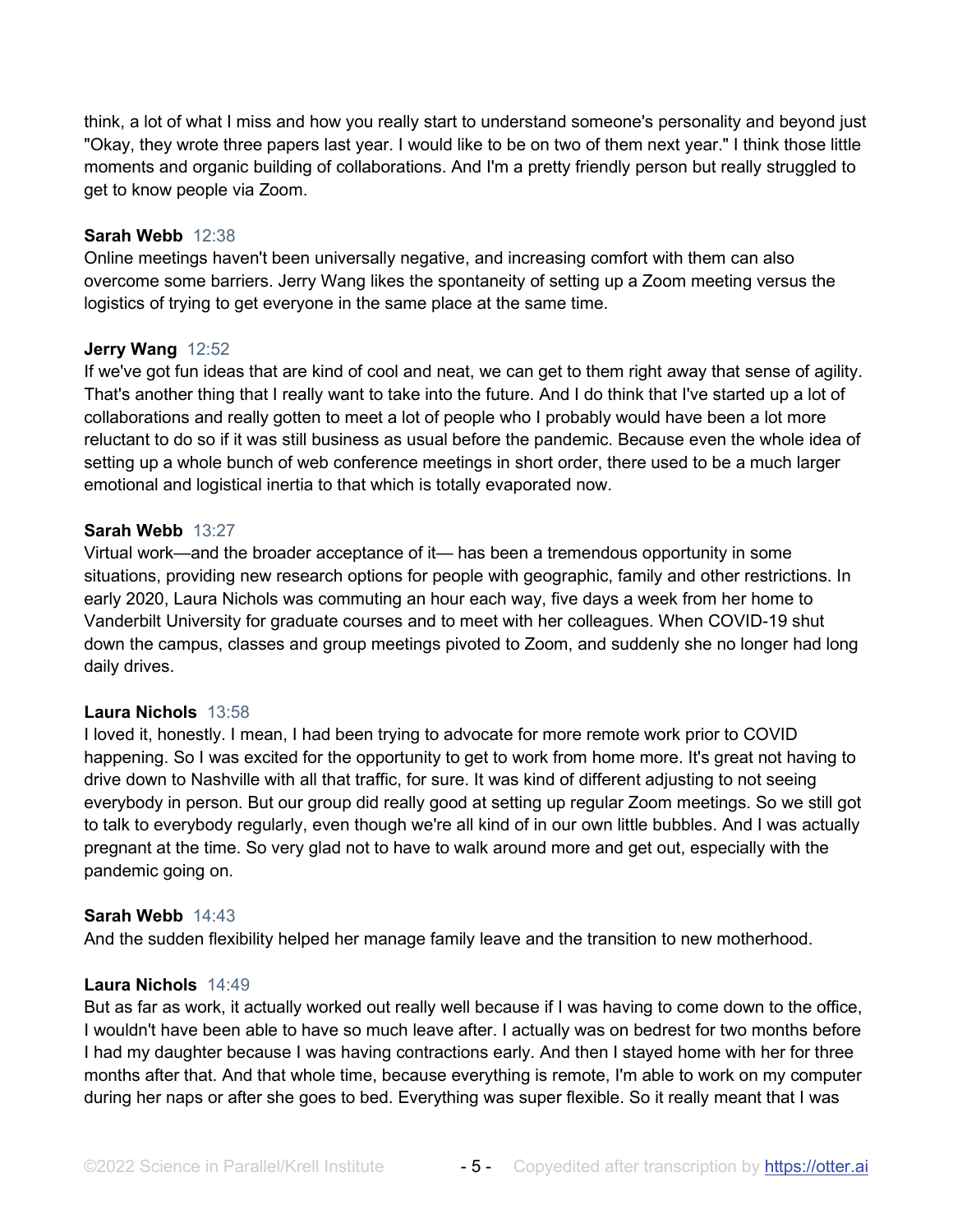able to maintain dual commitments, you know, to new motherhood, but also still getting my research done still maintaining that involvement. So that was really great.

## **Sarah Webb** 15:34

Remote work gave Laura more freedom in choosing a national laboratory practicum as part of the CSGF program than if she had been working in-person. She had been nervous about the idea of being away from her daughter for three months. And even the nearest DOE laboratory to her home, Oak Ridge, was three hours away,

# **Laura Nichols** 15:52

I probably would have had to push it back further if it wasn't remote. And then even if I was able to do something really local, like Oak Ridge, it was a lot of time that I would have had to be away for my daughter and really limiting as well because I had already done an internship at Oak Ridge. And having that experience again I'm sure would have been great, but definitely not as enriching as another lab getting to meet new people and work on a completely different project. And especially being here in Tennessee, I never would have been able to consider doing a practicum in California. I actually worked with Lawrence Berkeley National Lab, and it was a really great experience. And I got to connect with new people that I never would have had that opportunity had remote work not been a thing due to COVID.

## **Sarah Webb** 16:41

Even now that Laura can travel to Vanderbilt when she needs to, she still works primarily from home,

## **Laura Nichols** 16:47

The remote work during the lockdowns, it was kind of a proof of concept for my advisor, like "Hey, I'm self-motivated, I can still get this stuff done." And I don't have to commute. I actually still haven't gone back to campus very much. I had a class last semester. But other than that, I just stay at home and work. And it's been great. My advisors used now to Zoom calls. He does them like all day. So he's like, "Oh, what's the difference if you zoom in, you know, versus being here in person." And actually, I'm pregnant again. So I'm very happy again, to have that ability to not have to walk around campus so much and stuff and just be able to stay home and have more time with my daughter as well be able to pick her up earlier from daycare and everything. It's there's really great flexibility. Obviously, the COVID stuff was a very dark time in many ways. But it has definitely provided opportunities, especially for working people with families to have more balance. And I think that's a really great door that's been open. And it seems like things aren't just going back to the way they've been before. You know, we're going to be using that going forward and hopefully having more flexibility and allowing people to have that better work life balance.

## **Sarah Webb** 18:08

This moment also gives us an opportunity to think about workplace diversity, equity and inclusion in new ways, according to Elaine Raybourn of Sandia National Laboratories, we can think about the ways that face-to-face communication privileges some employees, how virtual environments shift workplace communication, and how we can foster inclusion, community and employee wellbeing going forward.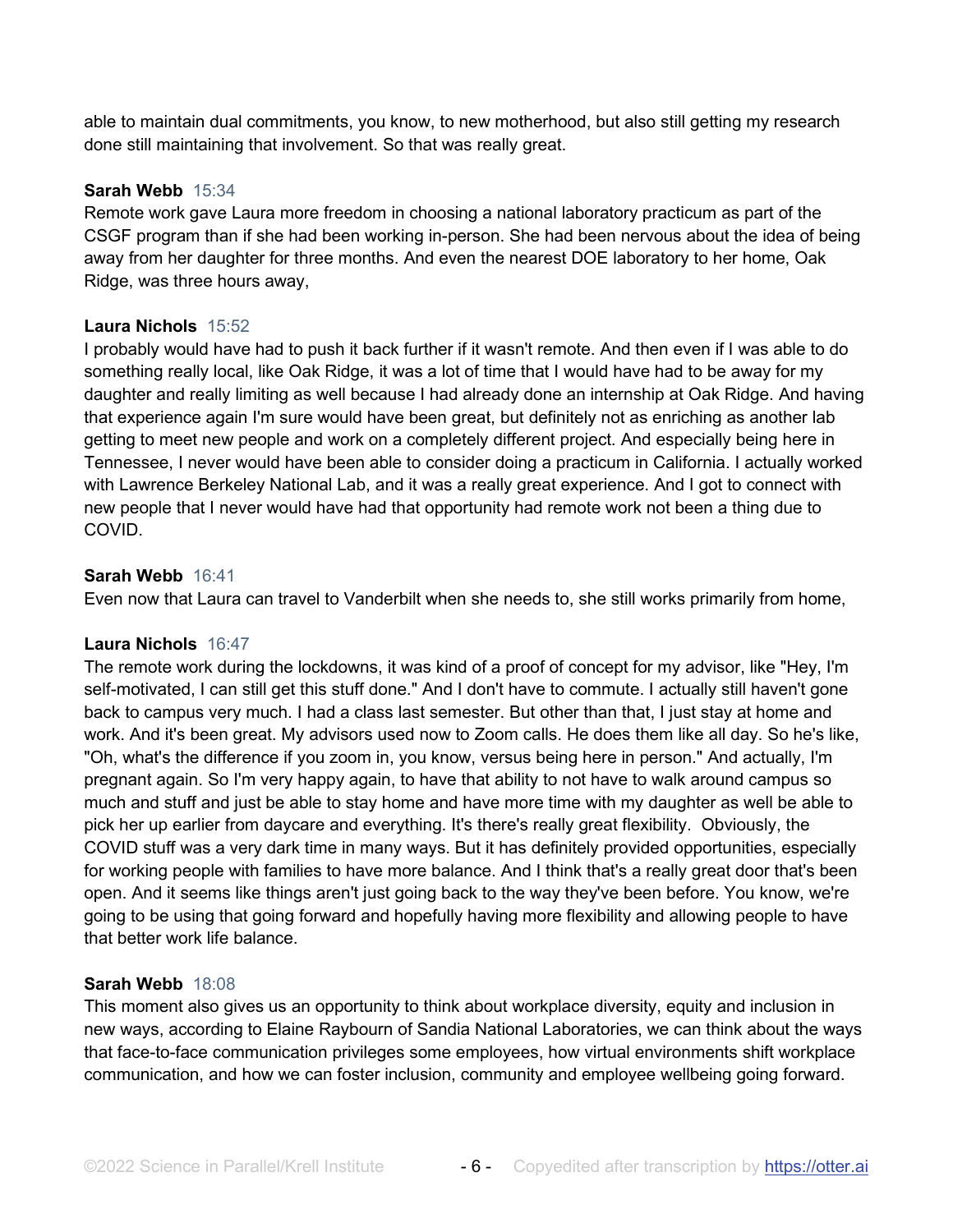## **Elaine Raybourn** 18:33

We've been talking about diversity, equity and inclusion for a while. And actually, the pandemic happening in a time of social change has really given us an opportunity to rethink how we approach it. I think there have been some very good changes with respect to how virtual technologies or technologymediated conversations have actually increased, potentially, the awareness of how face-to-face privileges certain communicators versus others and changes that we need to make in that environment. But we've also seen, too, where some are just more comfortable with the virtual environment. And suddenly, in that environment, you know, we have now a new group of folks who don't feel so comfortable that that need to be brought into the fold. So, in a sense, what I'm trying to say here is that I really see that with respect to diversity, equity and inclusion, we need to really think about who's being marginalized when. What do we need to do to help that so that everyone has that experience of feeling included. It flipped the switch for so many people. Persons who were marginalized became privileged, and those who were privileged became marginalized. Or those you know, who were suffering microaggressions in the face-to-face environment suddenly realize that in the virtual environment, they they suffer fewer. It's not that they're not out there, we still need to address that. It's just that once you change the communication channel, you change the experience. And so in some respects, the communication channel has created for us new feelings, new experiences. And we should take time to think about that. Using that example, in using a virtual environment, I may not feel a microaggression, does that mean that it's not there? If it is there, we need to do something about it. I think a lot about our mental health, our physical health. There are so many things that we need to make sure that we're working on as we come out of this pandemic, and that we continue to work on: staying physically fit, mentally fit, being able to talk about our experiences with others. This is an interesting time for us; it's really our time to step up.

## **Sarah Webb** 20:54

As we move toward a post-COVID work era, I asked people about their ideal work arrangements, and most people really like a hybrid approach that offers the flexibility to work remotely for focused parts of a job and a chance to meet and collaborate. too. But I was particularly interested in what Elaine, as a social scientist who grappled with these issues, was thinking. If you could design the ideal space based on what you know, and what what you've learned, how would you make that look? And what would you want that to look like in say, five years?

## **Elaine Raybourn** 21:28

That is an excellent question. So again, you used the word look how I want it to look

#### **Sarah Webb** 21:36

or feel, I think, going back to your verb. Feel is an important one.

#### **Elaine Raybourn** 21:40

Yeah, let's talk about how we want it to feel. If I were queen for a day, I would want a workspace, or five years from now, I can envision workspaces where the workspace itself is a combination of not only the physical location, but also leverages the local environment that it's in. And by that I mean, it leverages the outside. So I'm thinking about a physical location, with an outside area, leveraging the community that you're in. I'm thinking about settings where the organization as we call organizations, perhaps don't